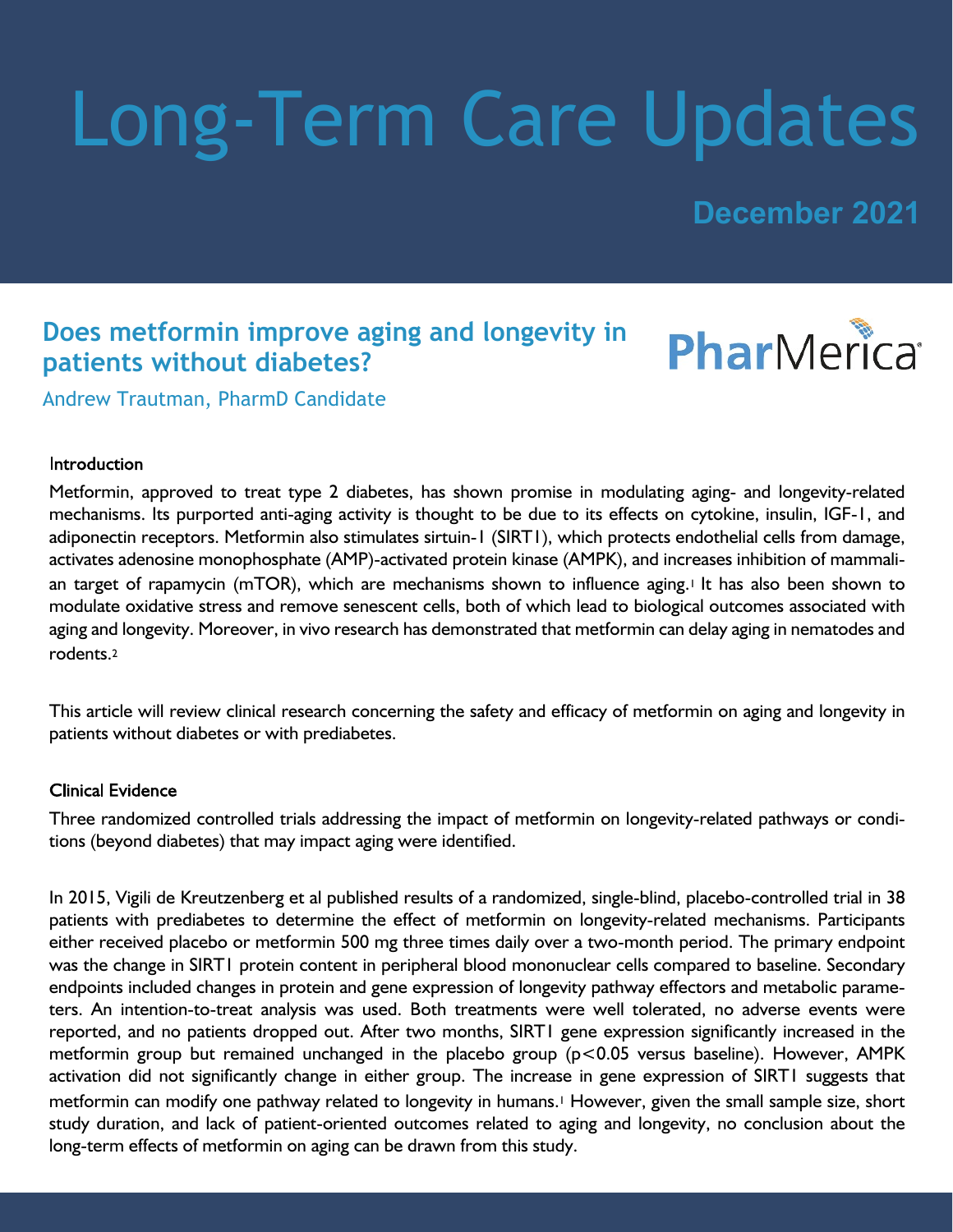Also in 2015, Lexis et al reported results of a four-month, randomized, double-blind, placebo-controlled trial in 379 patients without known diabetes presenting with ST-segment elevation myocardial infarction (STEMI). Patients received placebo or metformin 500 mg twice daily, and the primary outcome was change in cardiovascular risk profile, which encompassed changes in glycated hemoglobin (HbA1C), fasting glucose, post challenge glucose, body mass index (BMI), body weight, and blood pressure compared to baseline. Total cholesterol, low-density lipoprotein (LDL), and high-density lipoprotein (HDL) were also analyzed. No safety outcomes were addressed. At four months, average HbA1c levels were significantly lower ( $p=0.049$ ) in the metformin group (5.83%; 95% CI 5.79 to 5.87) when compared with placebo (5.89%; 95% CI 5.85 to 5.92), although no difference was observed between metformin and placebo for fasting glucose levels or 120-minute post challenge glucose levels. Body weight (83.8 vs 85.2 kg;  $p = 0.024$ ) and BMI (26.8 vs 27.2 kg/m<sup>2</sup>;  $p = 0.014$ ) were lower in the metformin group compared to placebo. Patients in the metformin group did not gain weight (0.0 kg; 95% CI -0.84 to 0.90), while patients in the placebo group gained 1.4 kg (95% CI 0.56 to 2.3; p=0.024). Systolic and diastolic blood pressure at four months were similar in the metformin and placebo groups. Lastly, total cholesterol (3.85 vs 4.02 mmol/L; p=0.045) and LDL (2.10 vs 2.30 mmol/L; p=0.007) levels were lower with metformin when compared with placebo. Mean reduction in LDL was 1.74 mmol/L in the metformin group and 1.54 mmol/L in the placebo group. Researchers concluded that metformin in patients without diabetes recovering from STEMI can help manage cardiovascular risks, such as body weight, total cholesterol, LDL, and HbA1c.3 However, given the short study duration, it remains unclear whether the use of metformin in non-diabetic patients recovering from cardiovascular events will improve longevity.

In 2017, Koenig et al published results of a 16-week randomized, double-blind, placebo-controlled, crossover study of metformin's effects in patients with Alzhemier's disease (AD). The primary outcome of the study was metformin's impact on biochemical, neurophysiological, and cognitive biomarkers of AD. Twenty patients were randomized 1:1 to receive metformin 1000 mg twice daily for eight weeks followed by placebo for eight weeks or vice versa. Eligible patients were 55-80 years old with diagnosis of early dementia due to AD but no known history of diabetes or prediabetes. The most common side effect was gastrointestinal-related symptoms with metformin, but no serious adverse events were reported. Cognition was measured using Paired Associates Learning (PAL) to test memory and learning and a Trail Making Test Part B (Trails-B) to test executive function. A statistically significant treatment effect favoring metformin was observed on a measure of executive functioning (Trails-B, p<0.05), and statistical trends favoring metformin were observed in learning and memory (PAL Total Errors, p=0.06). Overall, the researchers reported preliminary evidence that patients with AD on metformin had improved learning, memory, and attentional abilities.4 However, the small sample size, short study duration, and lack of washout period limits the validity of these findings. Additionally, it's unclear whether these results can be generalized to patients without AD or if these improvements in cognitive outcomes lead to improved longevity.

#### **Future Research**

Nir Barzilai and the American Federation for Aging Research (AFAR) are planning a six-year clinical trial of 3000 patients between the ages of 65-79 to evaluate the use of metformin for aging-related outcomes. The goals of the Targeting Aging with Metformin Trial (TAME) are to establish that aging can be treated like a disease, confirm if metformin can treat age-related chronic diseases (e.g., heart disease, cancer, and dementia), and get aging added as an FDA-approved indication for metformin. The trial was supposed to start in 2018 but has been delayed and is currently in the recruitment stage.<sup>5</sup>

In addition, several smaller clinical trials are ongoing to evaluate the impact of metformin on muscle strength, frailty, immune function, and genes associated with aging.<sup>6</sup>